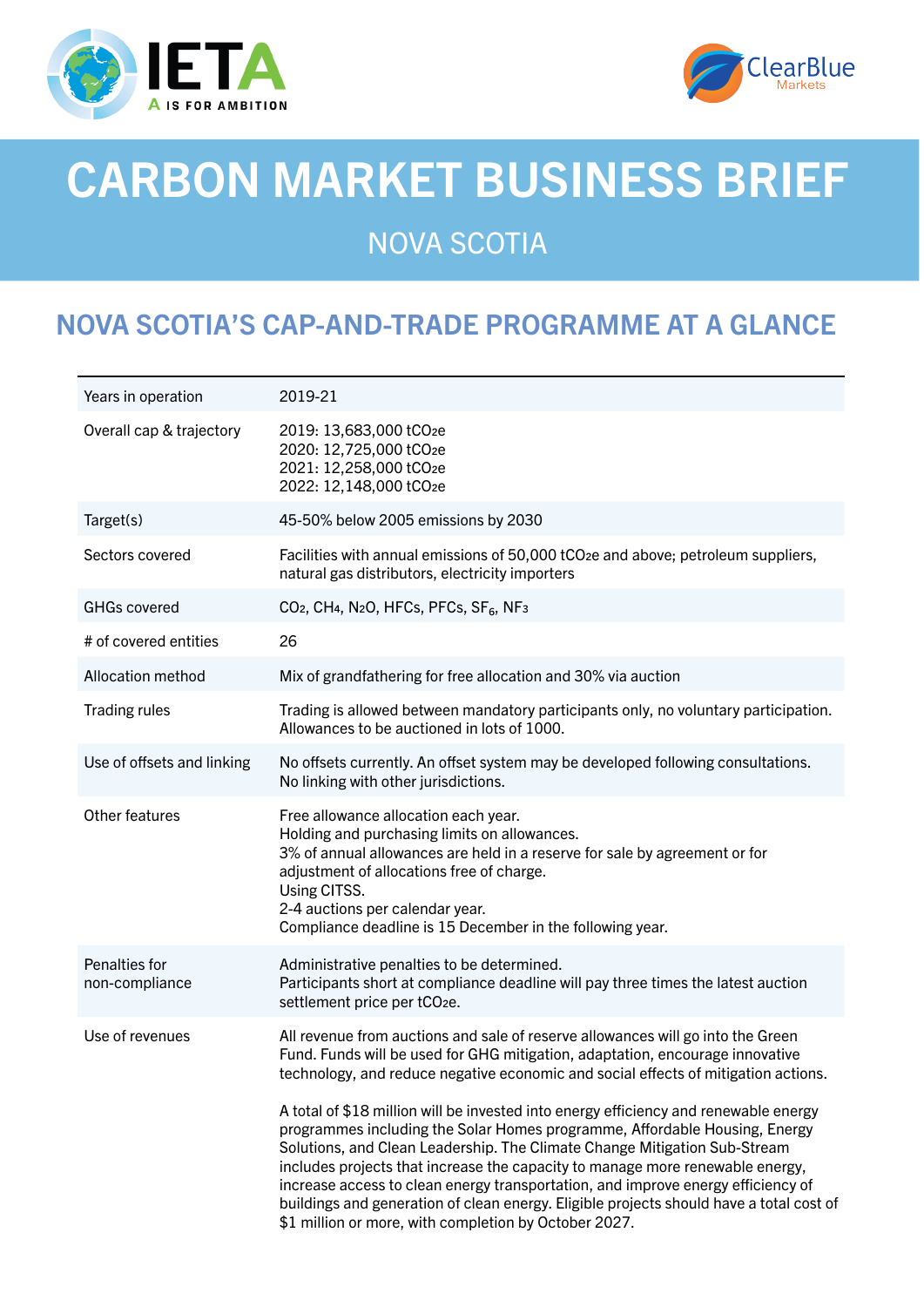#### MAJOR DEVELOPMENTS

The cap-and-trade programme launched 1 January 2019. The first allocation of allowances took place in April 2019 and auctioning started in 2020. The province held two auctions in 2020, the first of which took place 10 June and the second 2 December. Two auctions are scheduled for 2021: 9 June and 23 November.

The Nova Scotia cap-and-trade market remains relatively closed as there are no opt-in opportunities for facilities with annual emissions below the mandatory threshold of 50,000 tCO2e and as market speculators are not allowed to participate. Also, there are still no immediate plans for Nova Scotia to link with other markets such as the WCI cap-and-trade system, which includes the California and Quebec programmes. Nova Scotia, Quebec, and California are the only North American jurisdictions currently operating a cap-and-trade programme which covers industrial emissions.

#### MARKET COMMENTARY

Allowances are auctioned in lots of 1000. A minimum price is set each year, increasing by 5% plus inflation. The 2020 minimum price was \$20 per tCO<sub>2e</sub>.

Mandatory participants with excess allowances can sell them via government auctions on a consignment basis. Allowances sold by consignment will be sold at the auction's closing price. Consignment allowances are sold first, before the allowances offered by the province. Unsold consignment allowances are kept and sold at the next auction.

Reserve allowances were set at \$50 per tCO2e in 2020, rising annually by 5% plus inflation.

Nova Scotia's first auction took place on 10 June 2020. All 640,000 allowances offered were sold at a settlement price of \$24, \$4 above the 2020 auction floor price. Of the 26 eligible auction participants, 15 entities purchased allowances in the auction. The settlement price was in line with the WCI allowance price at the time, which was around \$23.

The second auction, on 2 December 2020, was oversubscribed. All 542,000 allowances offered were sold at a settlement price of \$24.70 apiece. Of the 26 eligible auction participants, 13 entities purchased allowances in the December auction. The settlement prices seen were below the 2020 federal carbon price of \$30 per tCO2e, a trend which is expected to continue in 2021 with a floor price of \$21.09 versus a federal carbon backstop price of \$40. At the first auction sale of 2021, Nova Scotia Environment and Climate Change will offer 767,000 allowances; a volume that has increased by over 40% since the December 2020 auction.

Nova Scotia's cap-and-trade programme, like Quebec's, has been deemed equivalent to the carbon pricing benchmark criteria set by the federal government, as Nova Scotia's 2030 emission reduction target is "equal to or greater than Canada's 30% reduction target and declining (more stringent) annual caps to at least 2022 that correspond, at a minimum, to the projected emissions reductions resulting from the carbon price that year in price-based systems."

#### USEFUL LINKS

[ICAP ETS Nova Scotia Factsheet](https://icapcarbonaction.com/en?option=com_etsmap&task=export&format=pdf&layout=list)

[Quantification reporting and verification regulation](http://www.novascotia.ca/just/regulations/regs/envqrv.htm)

[June 2020 Auction Results Summary](https://climatechange.novascotia.ca/sites/default/files/Cap-and-Trade_Auction_Emissions_Report.pdf)

[December 2020 Auction Results Summary](https://climatechange.novascotia.ca/sites/default/files/December_2020_Auction_Summary_Results_Report.pdf)

#### **REFERENCES**

[Climate Change Nova Scotia Nova Scotia cap-and-trade regulation](http://www.novascotia.ca/just/regulations/regs/envcapandtrade.htm#TOC2_1)